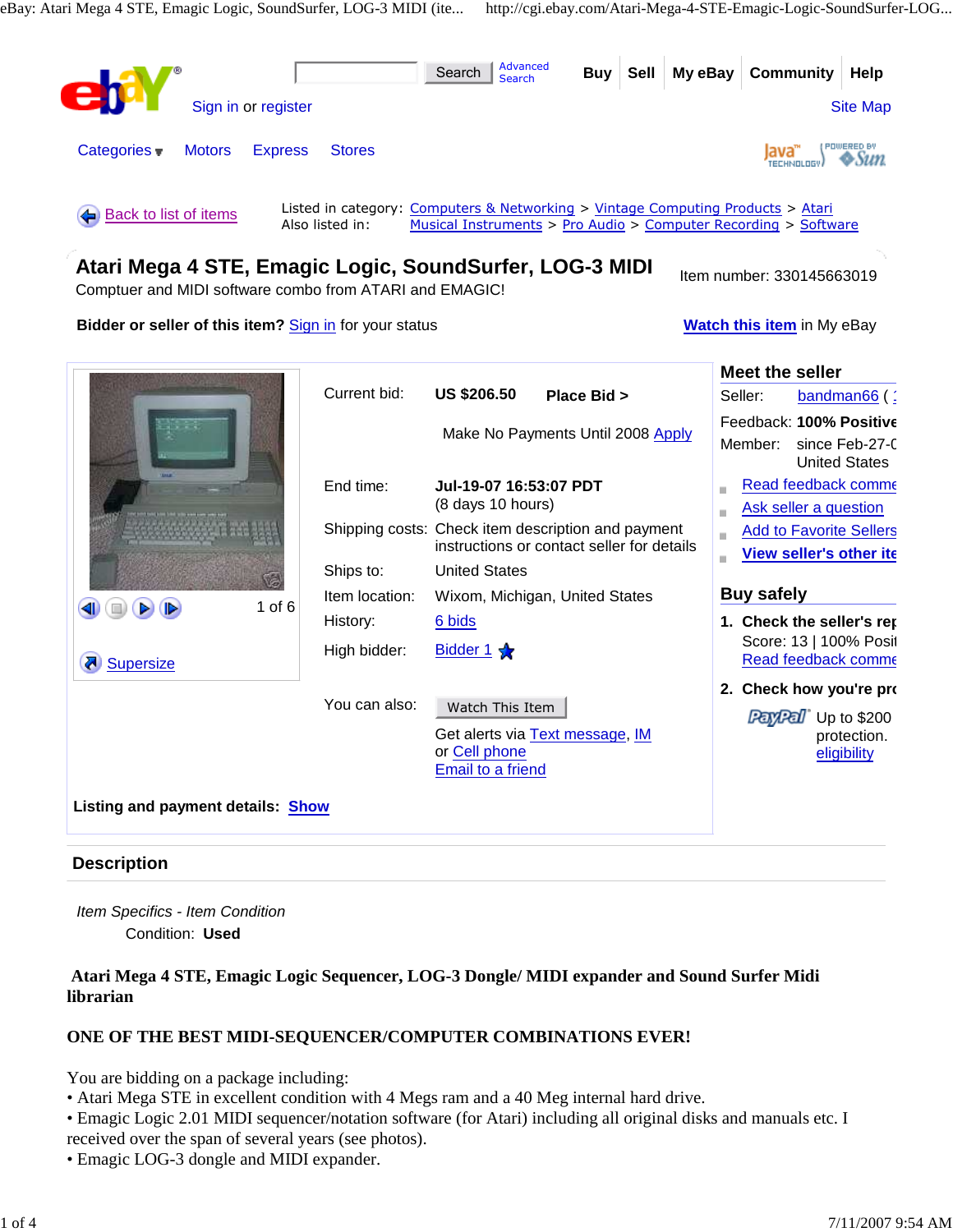- Emagic Notator SL 3.2 sequencer/notation software (for Atari) and all disks.
- Emagic Sound Surfer MIDI universal patch librarian software (for Atari).
- Emagic Logic Tutorial Video and disk (Clear demonstration of all basic functions)
- This auction includes everything in the photos.

# \*OPTIONAL

If desired, the auction includes an optional Atari high resolution SM124 monochrome monitor. **\*NOTE** – The monitor will be shipped separately and will bare additional shipping charges. All costs relating to the shipping of the optional monitor will be paid by the winning bidder. The charges will reflect the actual shipping cost.

The computer is in great working order and looks very clean inside and out. There is no yellowing of any of the plastic. It includes the keyboard and mouse and all power cords. The hard drive has 4 equal partitions and has some additional software not listed above, as I no longer have the disks. Band in a Box, Hard Drive Turbo Kit, and Megaroids are still on the drive as well as others. This was used as part of my studio in a smoke free home. If you have any questions or concerns please feel free to contact me.

# **Payment and Shipping Information (Please read carefully)**

I prefer PAYPAL. If you prefer to pay with a check I will wait until it clears to ship.

I will carefully package all items and ship them promptly. I plan to ship the software in a separate box. The hard drive heads will be in parked position for shipping. I will ship from 48393 zip code. The box sizes and weights follow:

BOX ONE - Computer, 20 pounds, 15"x 20"x 7" BOX TWO - Software, manuals and LOG3, 10 pounds, 13"x 12"x 7"

### OPTIONAL MONITOR

BOX THREE – 15 pounds, approximately 16"x 18"x 18"

Please use USPS or UPS to determine shipping cost. I can provide accurate shipping rate when I know your location. Rate will reflect actual cost. Nothing "extra" will be charged.

http://www.usps.com/tools/calculatepostage/welcome.htm http://wwwapps.ups.com/calTimeCost?loc=en\_US&WT.svl=SubNav

I have tested the system for the last couple of weeks with no problems, however with any vintage equipment I am selling "AS IS".

The combination of the Atari Mega STE and the Logic software and hardware is one of the best MIDI sequencing combinations ever. The timing rivals the most modern computers.

This system deserves to go to a good home. I have enjoyed my time with it and I hope it will continue to provide pleasure for someone else.

Thanks for bidding and Good Luck!

Larger Picture

**Select a picture**

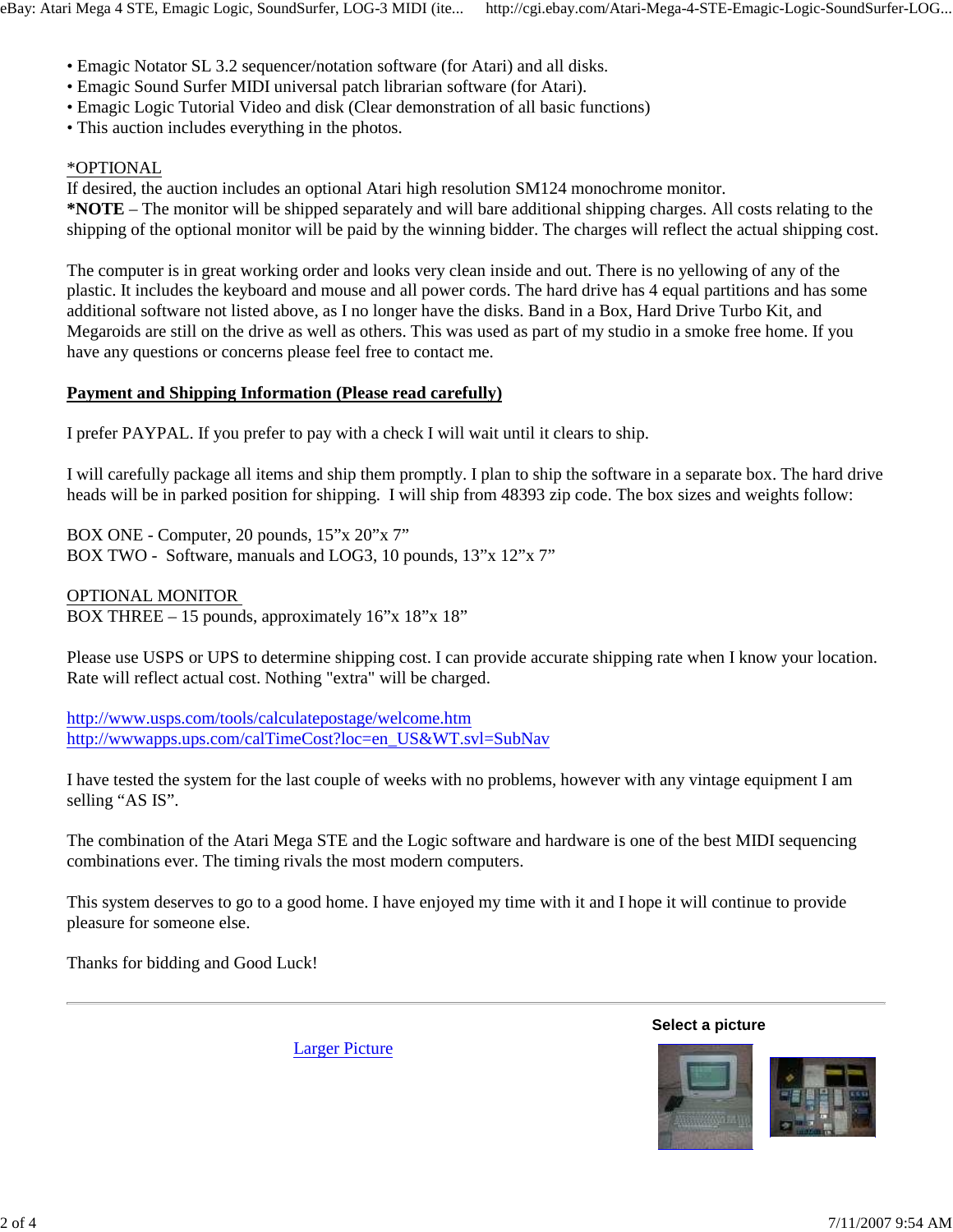





00139 The power of protection from AOL and eBay. Learn more

# **Shipping and handling**

### **Services available**

Check item description and payment instructions or contact seller for details.

#### **Ships to** United States

### **Return policy**

Return policy not specified. Read item description for any reference to return policy.

### **Payment details**